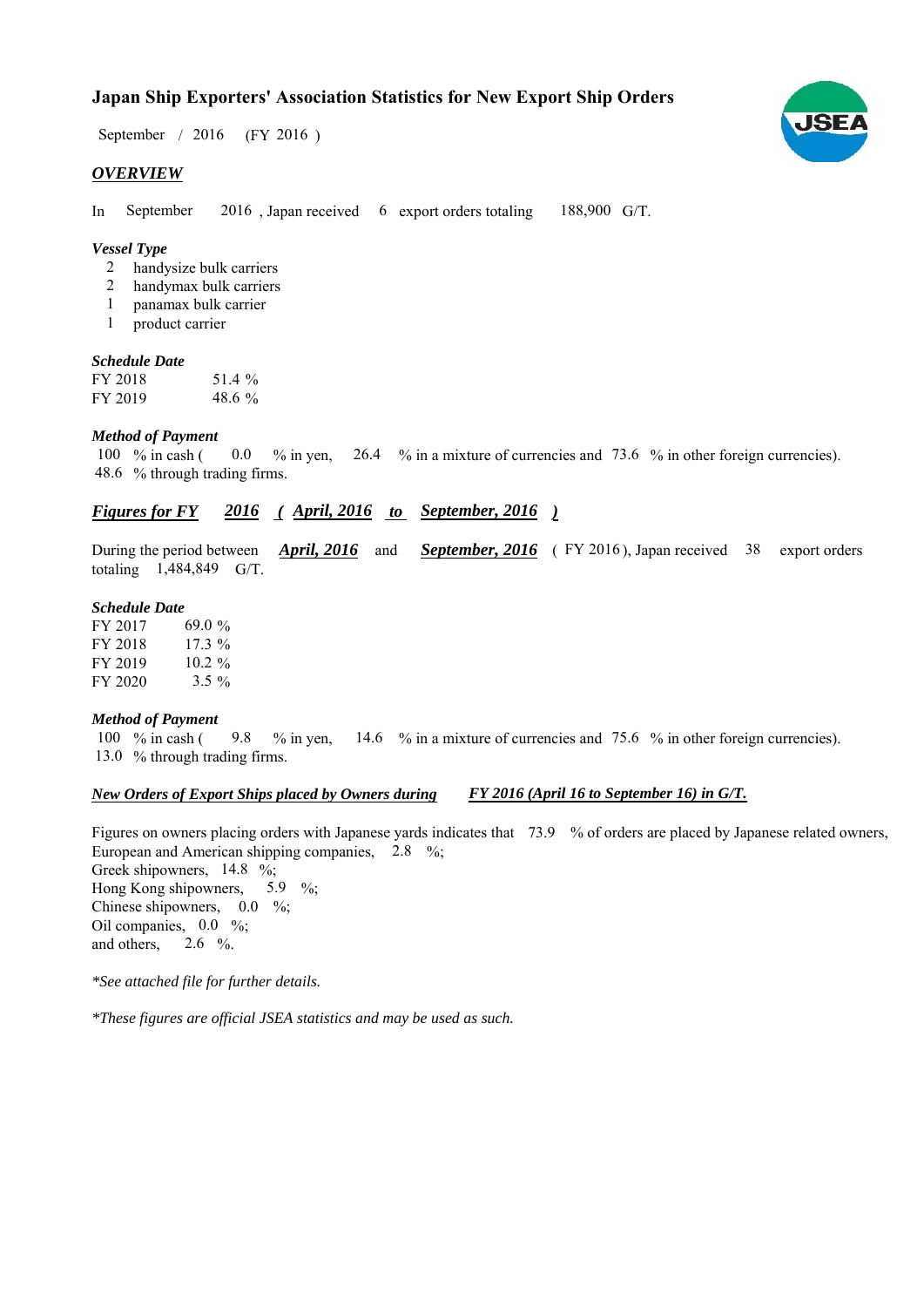### New Export Orders Placed in September 2016 (FY 2016) Based on Fiscal Year

No. G/T No. G/T No. G/T No. G/T No. G/T No. G/T No. G/T No. G/T General Cargos 49 4,315,137 0 0 0 0 0 0 0 0 0 0 0 0 0 0 Bulk Carriers | 232 9,138,799 9 359,450 4 162,700 7 301,700 3 115,100 5 175,500 28 1,114,450 41 1,671,550 Tankers | 108| 6,723,599|| 5| 193,300| 0| 0| 1| 1,599| 3| 162,100| 1| 13,400| 10| 370,399|| 18| 1,098,599 Combined Carriers 0 0 0 0 0 0 0 0 0 0 0 0 0 0 0 0 June 2016 July 2016 Description Apr 15 to Mar 16 Apr 16 to May 16 August 2016 September 2016 Apr 16 to Sep 16 Jan 16 to Sep 16

*Figures for shipbuilding orders of 500 G/T and over for export as steel vessels placed with JSEA members are covered.*

\*FY 2015/FY2014

\*\*Calendar Year 2016

JSEA (October 2016)

Others | 0 | 0 || 0 || 0 || 0 || 0 || 0 || 0 || 0 || 0 || 0 |

FY 2016 / FY2015 (%) \* 156.6 19.5 19.5 21.0 17.8 12.4 12.3 \* 18.0 In CGT | | 9,502,859|| | 262,682| | 75,046| | 135,804| | 111,197| | 95,367| | 680,096|| | 1,207,868

Total | 389 20,177,535|| 14| 552,750| 4| 162,700| 8| 303,299| 6| 277,200| 6| 188,900| 38| 1,484,849|| 59| 2,770,149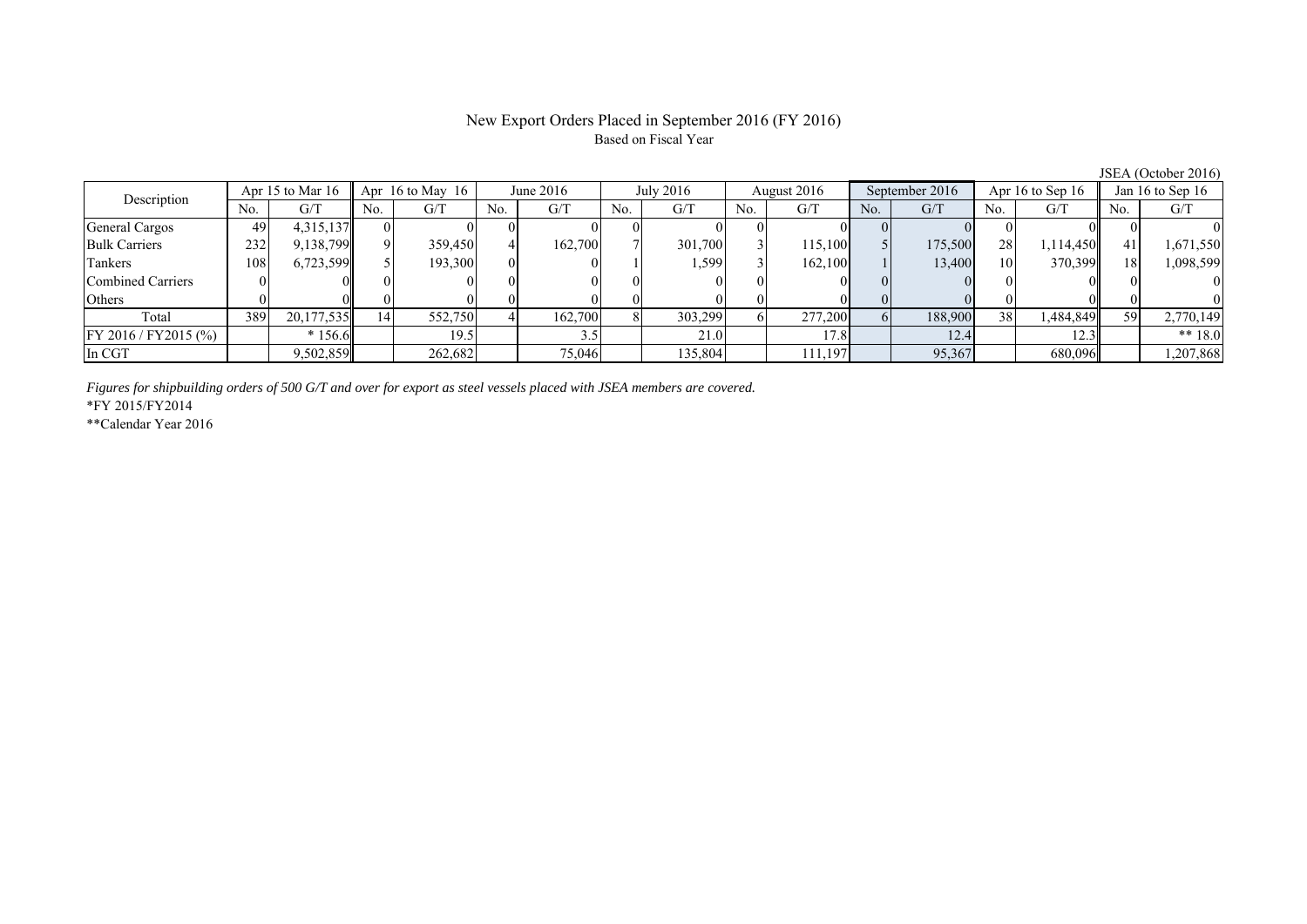# Export Ships Delivered in September 2016 (FY 2016) Based on Fiscal Year

|                         |     |                  |     |                  |     |             |     |           |     |             |     |                |      |                    |     | 0.011110000120100 |  |
|-------------------------|-----|------------------|-----|------------------|-----|-------------|-----|-----------|-----|-------------|-----|----------------|------|--------------------|-----|-------------------|--|
| Description             |     | Apr 15 to Mar 16 |     | Apr 16 to May 16 |     | June $2016$ |     | July 2016 |     | August 2016 |     | September 2016 |      | Apr 16 to Sep $16$ |     | Jan 16 to Sep 16  |  |
|                         | No. | G/T              | No. | G/T              | No. | G/T         | No. | G/T       | No. | G/T         | No. | G/T            | No.  | G/T                | No. | G/T               |  |
| General Cargos          | 16  | 1,018,573        |     | 162,469          |     | 9,865       |     | 9,929     |     | 7,341       |     | 144,285        |      | 333,889            |     | 725,405           |  |
| <b>Bulk Carriers</b>    | 252 | 9,860,726        | 38  | .556,464         |     | 657,295     | 12  | 445,605   | 18  | 581,107     | 21  | 929,516        | 106  | 4,169,987          | 195 | 7,853,876         |  |
| Tankers                 | 22  | 801,222          |     | 74,586           |     | 394,917     |     | 141,804   |     | 19,361      |     | 47.995         | 13   | 678,663            | 26  | 1,215,428         |  |
| Combined Carriers       |     |                  |     |                  |     |             |     |           |     |             |     |                |      |                    |     |                   |  |
| Others                  |     | 156.815          |     |                  |     |             |     |           |     |             |     |                |      |                    |     | 147,546           |  |
| Total                   | 294 | 11,837,336       | 44  | .793.519         | 22  | 1,062,077   | 16  | 597,338   | 21  | 607,809     | 23  | 1,121,796      | 1261 | 5,182,539          | 237 | 9,942,255         |  |
| $FY 2016 / FY 2015$ (%) |     | $*100.6$         |     | 119.0            |     | 137.5       |     | 38.4      |     | 97.         |     | 113.0          |      | 95.0               |     | ** $106.0$        |  |
| In CGT                  |     | 5,728,124        |     | 828,192          |     | 509,020     |     | 289,199   |     | 323,703     |     | 491,029        |      | 2,441,143          |     | 4,777,168         |  |

*Deliveries of new shipbuilding orders of 500 G/T and over for export as steel vessels placed with JSEA members are covered.*

\*FY 2015/FY2014

\*\*Calendar Year 2016

JSEA (October 2016)